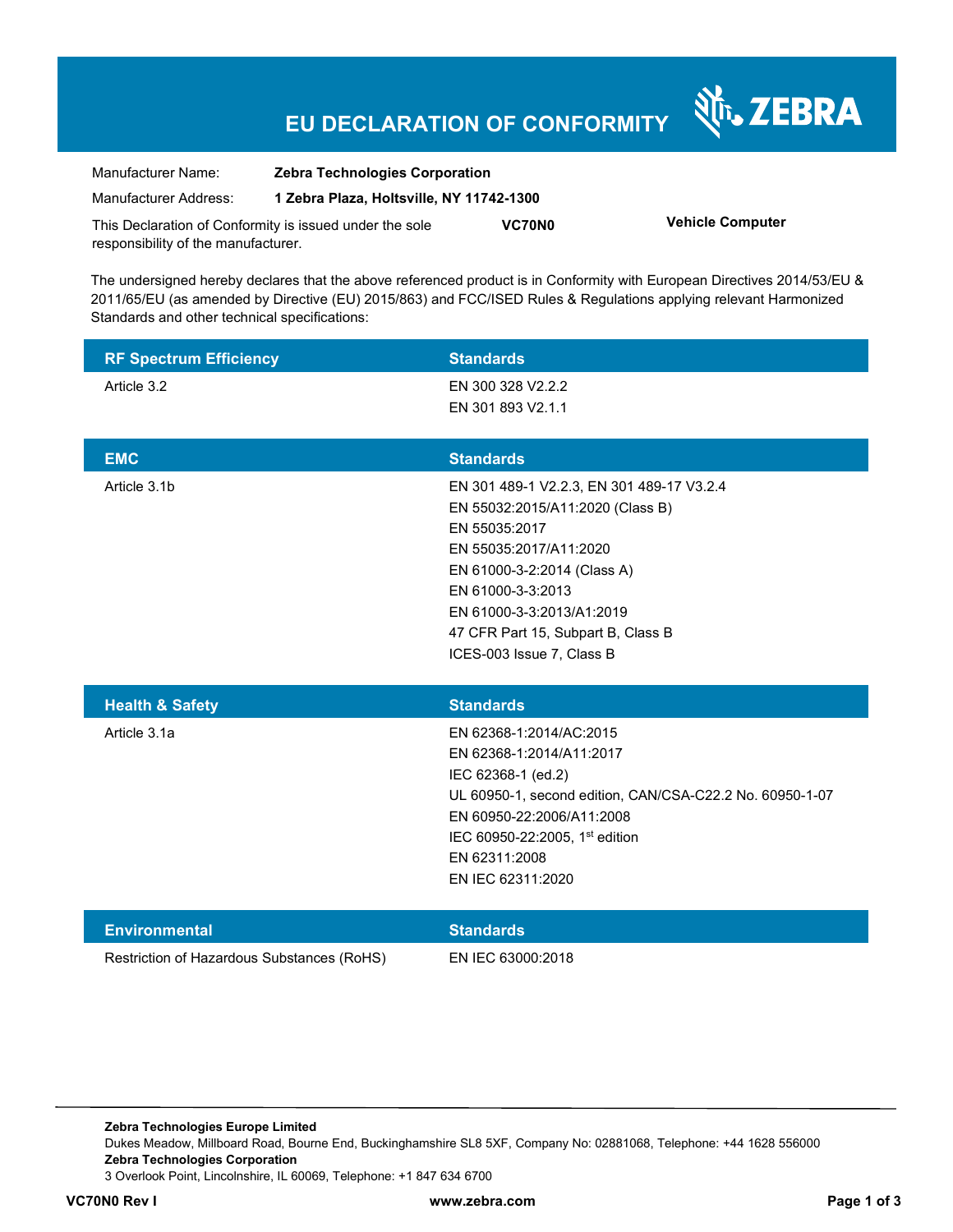With regard to Directive 2014/53/EU, the conformity assessment procedure referred to in Article 17.2(b) and detailed in Annex III has been followed with the involvement of the following Notified Body for Articles 3.1a, 3.1b and 3.2: **CTC advanced GmbH,** Untertürkheimer Str. 6 – 10 66117 Saarbrücken, Germany

EC-Type Examination Certificate number: T818034E-01-TEC

US company representative for FCC Supplier's Declaration of Conformity (47 CFR Part 2.1071 to 2.1077) is Larry Zhou and can be reached at larry.zhou@zebra.com.

#### **Signed on behalf of Zebra Technologies Corporation**

Marco Belli Place: Bourne End

*(Signature of authorized person)* Date of Affixing the CE Mark: 4 December 2012 Sr. Manager, Regulatory Date: 11 January 2022

र्शे<sub>ि</sub> ZEBRA

**Zebra Technologies Europe Limited**  Dukes Meadow, Millboard Road, Bourne End, Buckinghamshire SL8 5XF, Company No: 02881068, Telephone: +44 1628 556000 **Zebra Technologies Corporation**  3 Overlook Point, Lincolnshire, IL 60069, Telephone: +1 847 634 6700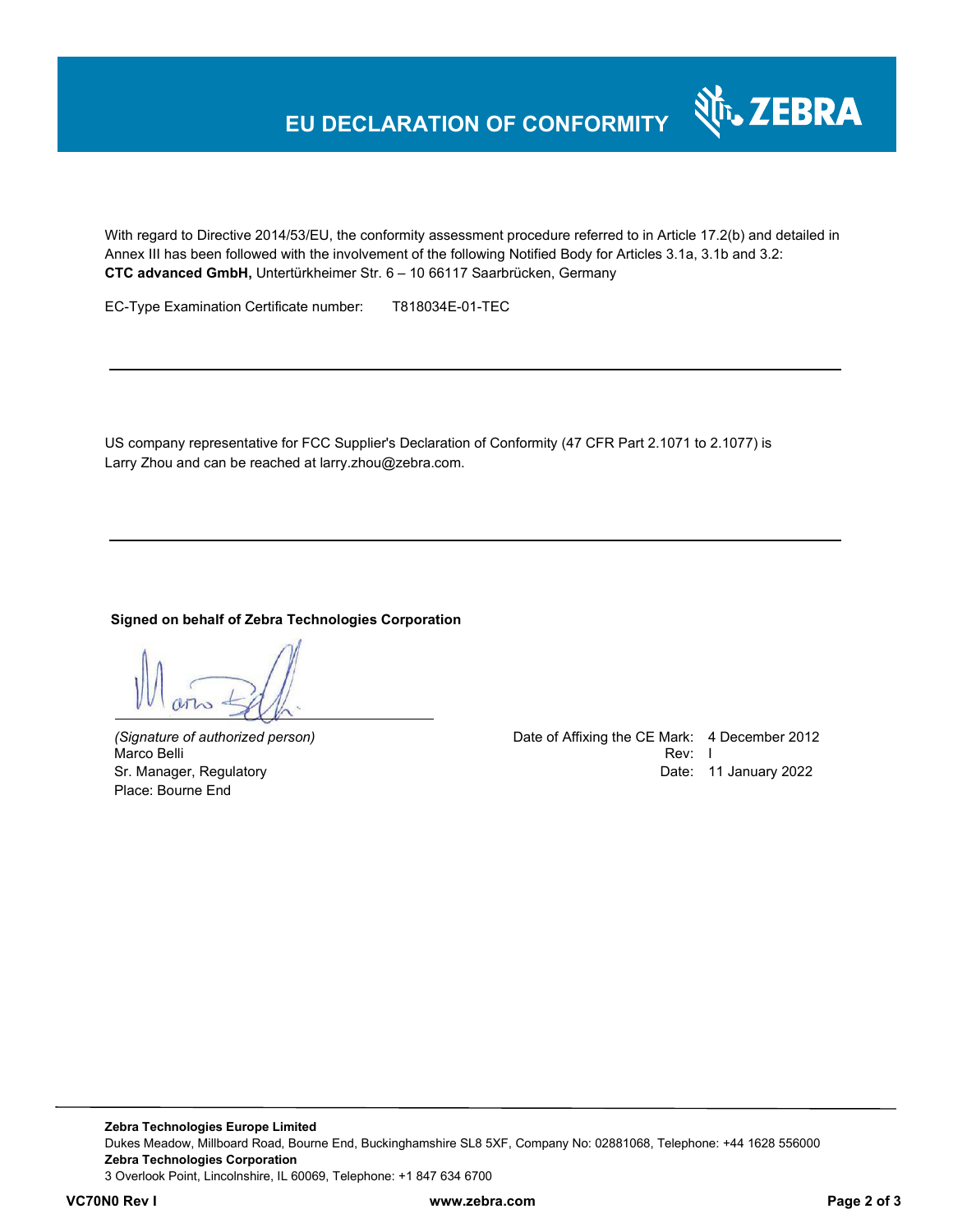Nr. ZEBRA

### **Appendix A**

### **EU Operating frequencies and maximum power levels**

| <b>Technology</b> | <b>Operating Frequencies/Bands</b> | <b>Maximum Transmit power level</b> |
|-------------------|------------------------------------|-------------------------------------|
| <b>WLAN</b>       | 2400 MHz - 2483.5 MHz              | 20dBm                               |
|                   | 5150 MHz - 5250 MHz                | 23dBm                               |
|                   | 5250 MHz - 5350 MHz                | 23dBm                               |
|                   | 5470 MHz - 5725 MHz                | 23dBm                               |
| <b>Bluetooth</b>  | 2400 MHz - 2483.5 MHz              | 10dBm                               |

# *Restrictions:*

The use of 5GHz RLAN throughout the EEA has the following restriction:

5.15 - 5.35 GHz is restricted to indoor use only.

#### **Accessories:**

| <b>Description</b> |  |
|--------------------|--|
| None               |  |

**Model None** 

**Zebra Technologies Europe Limited**  Dukes Meadow, Millboard Road, Bourne End, Buckinghamshire SL8 5XF, Company No: 02881068, Telephone: +44 1628 556000 **Zebra Technologies Corporation**  3 Overlook Point, Lincolnshire, IL 60069, Telephone: +1 847 634 6700